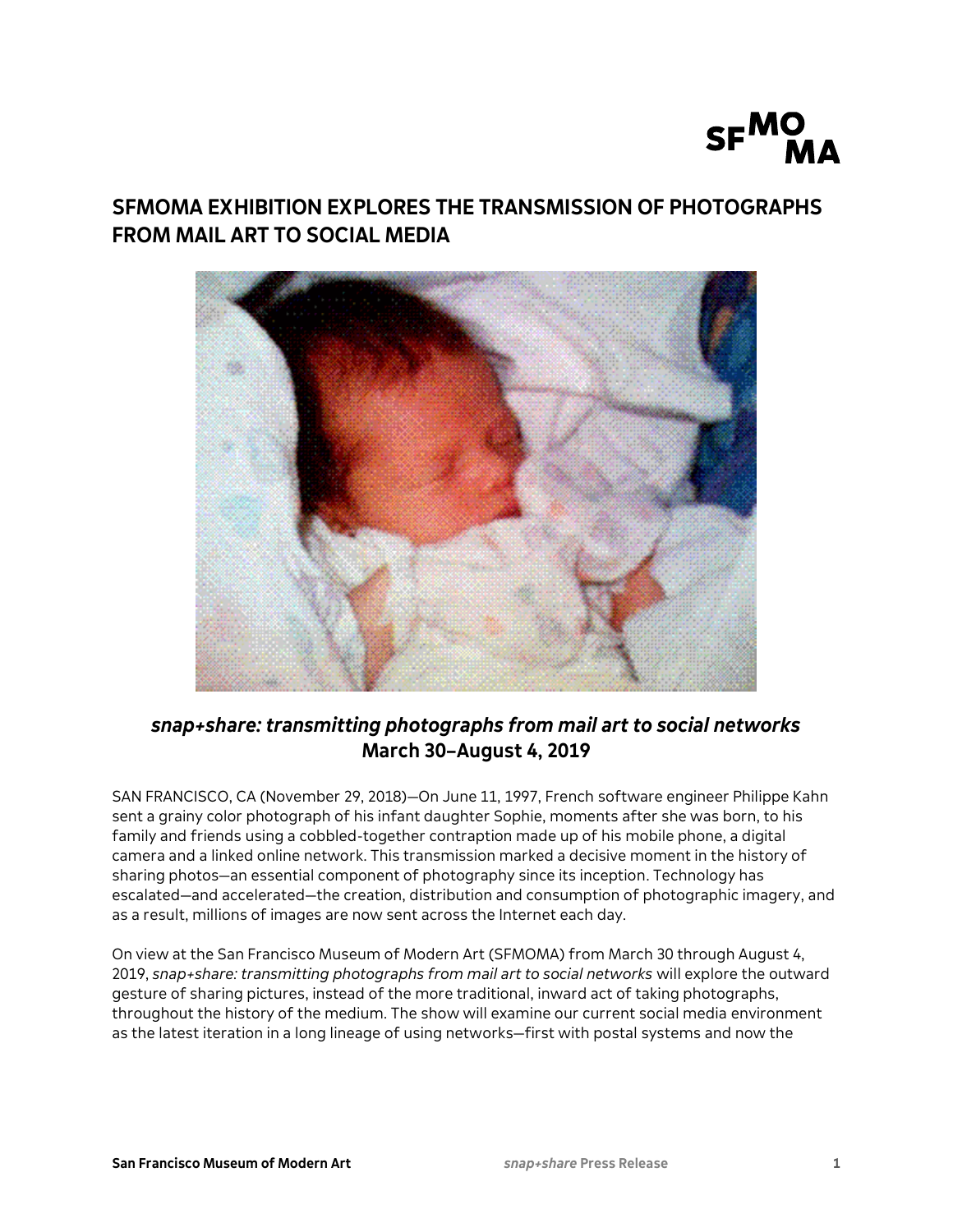Internet—as a vehicle for art making, as well as affirming one's place in the world. SFMOMA will be the first institution to look at this phenomenon in an historical context.

With origins in the mail art movement of the 1960s and '70s, the exhibition will feature early work by Ray Johnson, often referred to as the father of mail art in the United States. Mail art involves sending a postcard, image or photographic equipment through the postal service often with text or instructions. In the process of distributing and even creating artwork through the mail system, artists also create networks of participants. Postcards by Joseph Beuys, Walker Evans and On Kawara will be shown in two galleries dedicated to the movement alongside recent examples by artists such as Thomas Bachler and Moyra Davey.

"On Kawara's work is a perfect example of the connection between mail art and social media," said Clément Chéroux, senior curator of photography at SFMOMA. "By sending postcards in the 1970s with the messages, 'I got up at 8:15' or 'I got up at 8:22 a.m.,' he is asserting, 'I'm here, I exist, I'm a real person.' And this is essentially what we are doing today with Snapchat and Instagram."



Contemporary projects on view will include videos and installations in which artists consider how we share images in the digital age. Erik Kessels's *24HRS in Photos* (2011) makes today's mass transmission of images take up physical space in an immersive installation, where every photo uploaded to the Internet in a 24-hour period is printed out and placed in a single gallery. Jeff Guess's mesmerizing video projection *Addressability* (2011) illustrates the dematerialization of photographs, rarely printed as physical objects but rather shared as digitized pixels. In her series *Photo Opportunities* (2005–14), Corinne Vionnet shows the ubiquity and uniformity of tourist photographs of landmarks in Beijing, Paris and San Francisco, among other major cities. The exhibition will continue outside the museum walls, with Aram Bartholl's massive red geolocation pin sculpture installed atop the museum, highlighting the overlap between our physical and digital worlds.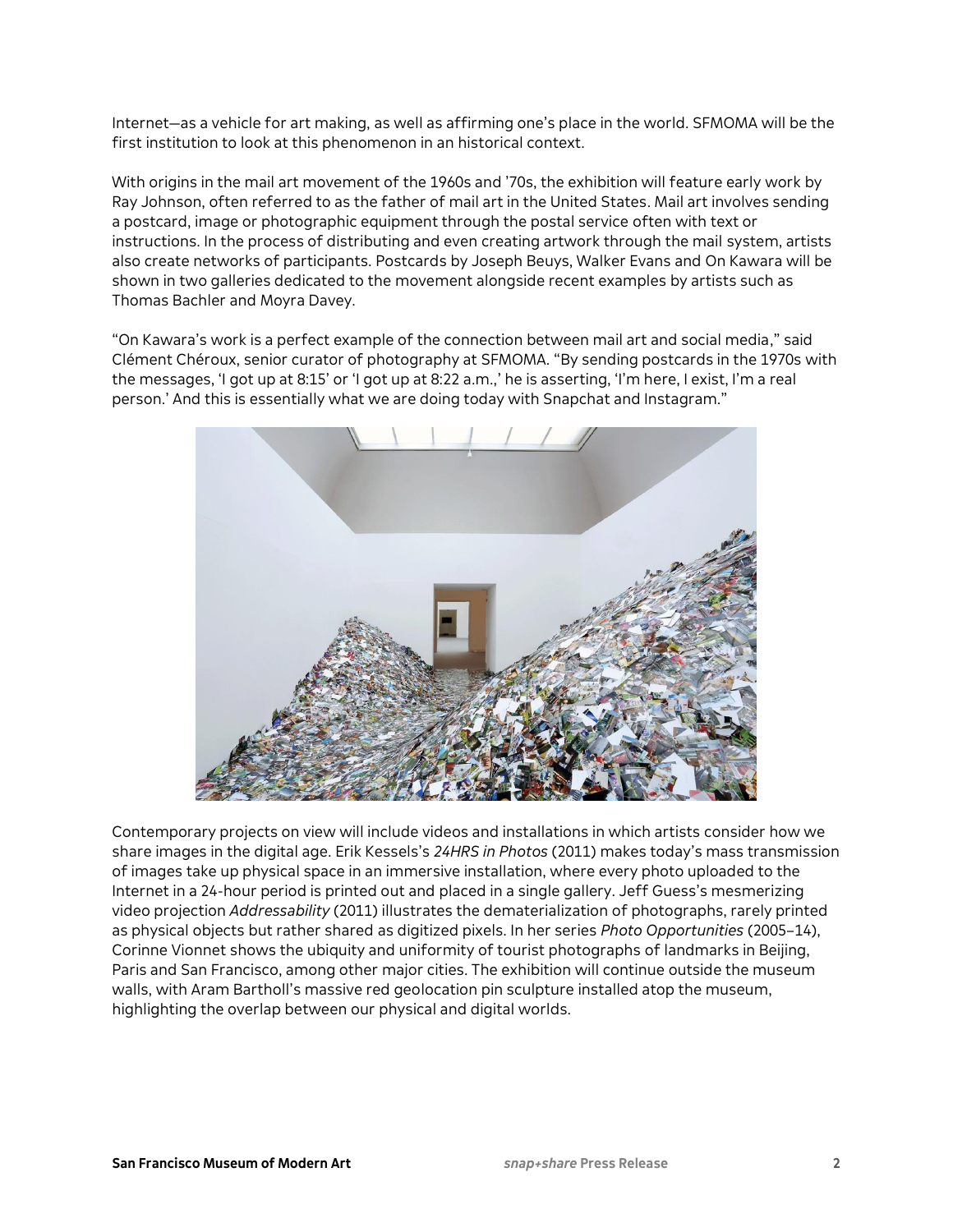

*snap+share* will also present playful works involving Internet memes, the ultimate method of sharing images on a previously unprecedented scale. David Horvitz's *241543903* (2009–ongoing) encourages people to put their heads in a freezer, snap a picture and upload it using the tag #241543903, virtually linking thousands of people through a shared act. In addition to showing popular examples of uploaded photos, this interactive installation will include a working freezer for visitors to join in contemporary meme-making. The show will conclude with Eva and Franco Mattes's *Ceiling Cat* (2016), a three-dimensional sculpture of the viral feline meme peering down at visitors from above.

### **CATALOGUE**

*snap+share: transmitting photographs from mail art to social networks* will be accompanied by a 222 page catalogue featuring an essay by Clément Chéroux and contributions by Linde B. Lehtinen, Sally Martin Katz and Matthew Kluk. The catalogue will be published by Cernunnos and will reproduce all the works in the exhibition.

#### **SUPPORT**

Major support for *snap+share: transmitting photographs from mail art to social networks* is provided by Randi and Bob Fisher. Generous support is provided by The Black Dog Private Foundation, Katherine Harbin Clammer and Adam Clammer, Katie Hall and Tom Knutsen, Melinda and Kevin P.B. Johnson, Nion McEvoy and Leslie Berriman, Wes and Kate Mitchell, and Diana and Steve Strandberg.

## **San Francisco Museum of Modern Art**

151 Third Street San Francisco, CA 94103

SFMOMA is dedicated to making the art for our time a vital and meaningful part of public life. Founded in 1935 as the first West Coast museum devoted to modern and contemporary art, a thoroughly transformed SFMOMA, with triple the gallery space, an enhanced education center and new free public galleries, opened to the public on May 14, 2016. Since its inaugural year, the expanded museum has welcomed more than 1 million visitors annually.

Visit [sfmoma.org](https://www.sfmoma.org/) or call 415.357.4000 for more information.